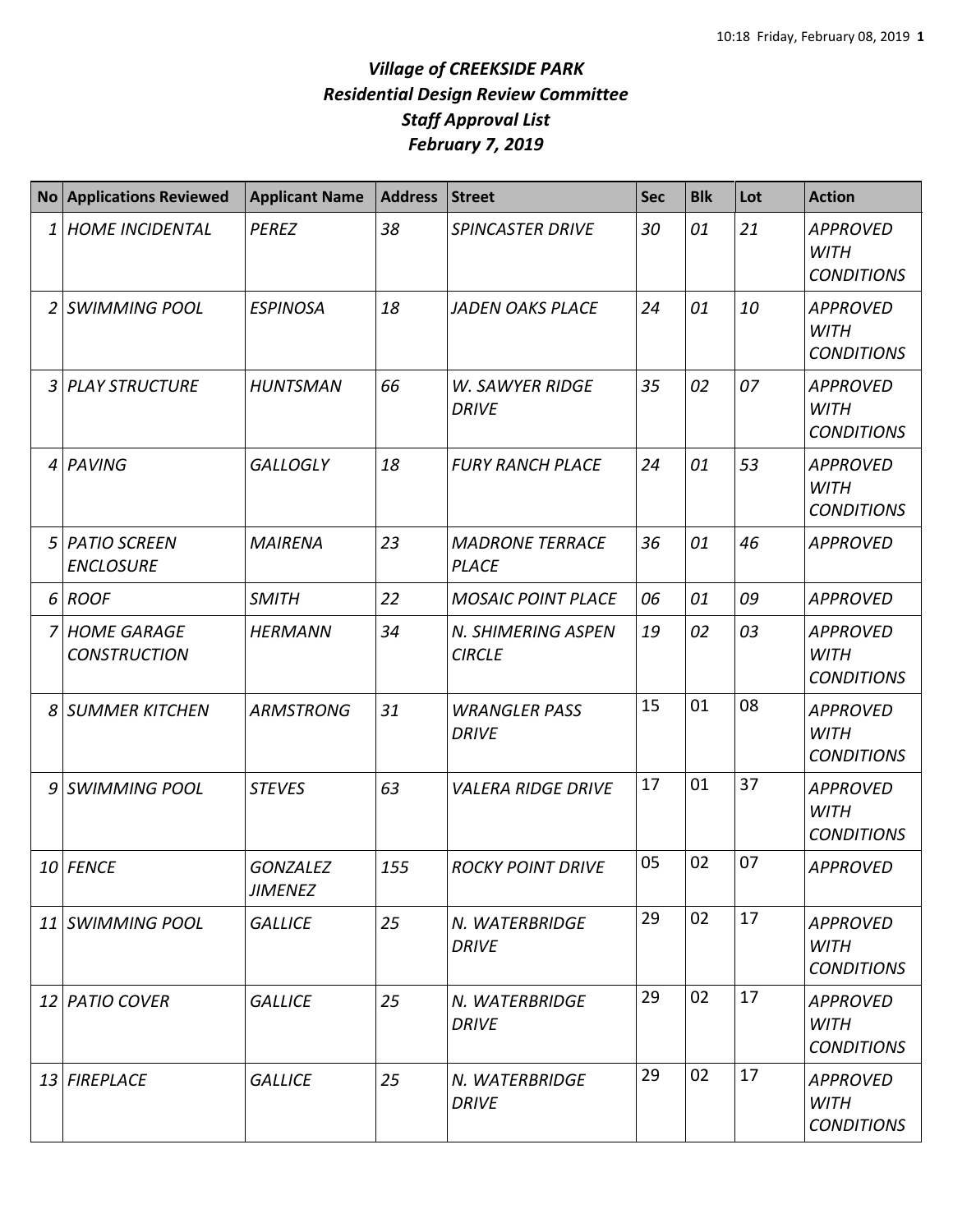| No <sub>1</sub> | <b>Applications Reviewed</b> | <b>Applicant Name</b> | <b>Address</b> | Street                                 | <b>Sec</b> | <b>Blk</b> | Lot | <b>Action</b>                                       |
|-----------------|------------------------------|-----------------------|----------------|----------------------------------------|------------|------------|-----|-----------------------------------------------------|
|                 | $14$ FIRE PIT                | <b>GALLICE</b>        | 25             | N. WATERBRIDGE<br><b>DRIVE</b>         | 29         | 02         | 17  | <b>APPROVED</b><br><b>WITH</b><br><b>CONDITIONS</b> |
|                 | 15 SUMMER KITCHEN            | <b>GALLICE</b>        | 25             | N. WATERBRIDGE<br><b>DRIVE</b>         | 29         | 02         | 17  | <b>APPROVED</b><br><b>WITH</b><br><b>CONDITIONS</b> |
|                 | 16 COLOR                     | <b>RODGERS</b>        | 135            | <b>ROCKWELL PARK DRIVE</b>             | 34         | 01         | 09  | <b>APPROVED</b>                                     |
|                 | 17 PLAY STRUCTURE            | <b>SHOCKLEY</b>       | 38             | <b>VALERA RIDGE DRIVE</b>              | 17         | 01         | 12  | <b>APPROVED</b><br><b>WITH</b><br><b>CONDITIONS</b> |
|                 | 18 COLOR                     | <b>LOMBARDI</b>       | 234            | <b>TORTOISE CREEK PLACE</b>            | 08         | 01         | 80  | <b>APPROVED</b>                                     |
|                 | 19 SWIMMING POOL             | <b>MACOUZET</b>       | 11             | <b>WOODBOROUGH WAY</b>                 | 34         | 03         | 03  | <b>APPROVED</b><br><b>WITH</b><br><b>CONDITIONS</b> |
| 20 I            | <b>OUTDOOR FIREPLACE</b>     | <b>MACOUZET</b>       | 11             | <b>WOODBOROUGH WAY</b>                 | 34         | 03         | 03  | <b>APPROVED</b><br><b>WITH</b><br><b>CONDITIONS</b> |
|                 | 21 COLOR                     | <b>BRADY</b>          | 66             | S. SHASTA BEND CIRCLE                  | 22         | 01         | 01  | <b>APPROVED</b>                                     |
|                 | 22 SWIMMING POOL             | DE LA GARZA           | 14             | <b>FOOTBRIDGE WAY</b>                  | 36         | 03         | 04  | <b>APPROVED</b><br><b>WITH</b><br><b>CONDITIONS</b> |
|                 | 23 PATIO COVER               | <b>ESPINOSA</b>       | 18             | <b>JADEN OAKS PLACE</b>                | 24         | 01         | 10  | <b>APPROVED</b><br><b>WITH</b><br><b>CONDITIONS</b> |
|                 | 24 SUMMER KITCHEN            | <b>ESPINOSA</b>       | 18             | JADEN OAKS PLACE                       | 24         | 01         | 10  | <b>APPROVED</b><br><b>WITH</b><br><b>CONDITIONS</b> |
|                 | 25 SOLAR PANELS              | <b>ESTRELLA</b>       | 171            | <b>ROCKY POINT DRIVE</b>               | 05         | 02         | 03  | <b>APPROVED</b><br><b>WITH</b><br><b>CONDITIONS</b> |
|                 | 26 SWIMMING POOL             | <b>PETERSON</b>       | 38             | <b>WOODED OVERLOOK</b><br><b>DRIVE</b> | 19         | 01         | 01  | <b>APPROVED</b><br><b>WITH</b><br><b>CONDITIONS</b> |
|                 | 27 PERGOLA                   | <b>PETERSON</b>       | 38             | <b>WOODED OVERLOOK</b><br><b>DRIVE</b> | 19         | 01         | 01  | <b>APPROVED</b><br>WITH<br><b>CONDITIONS</b>        |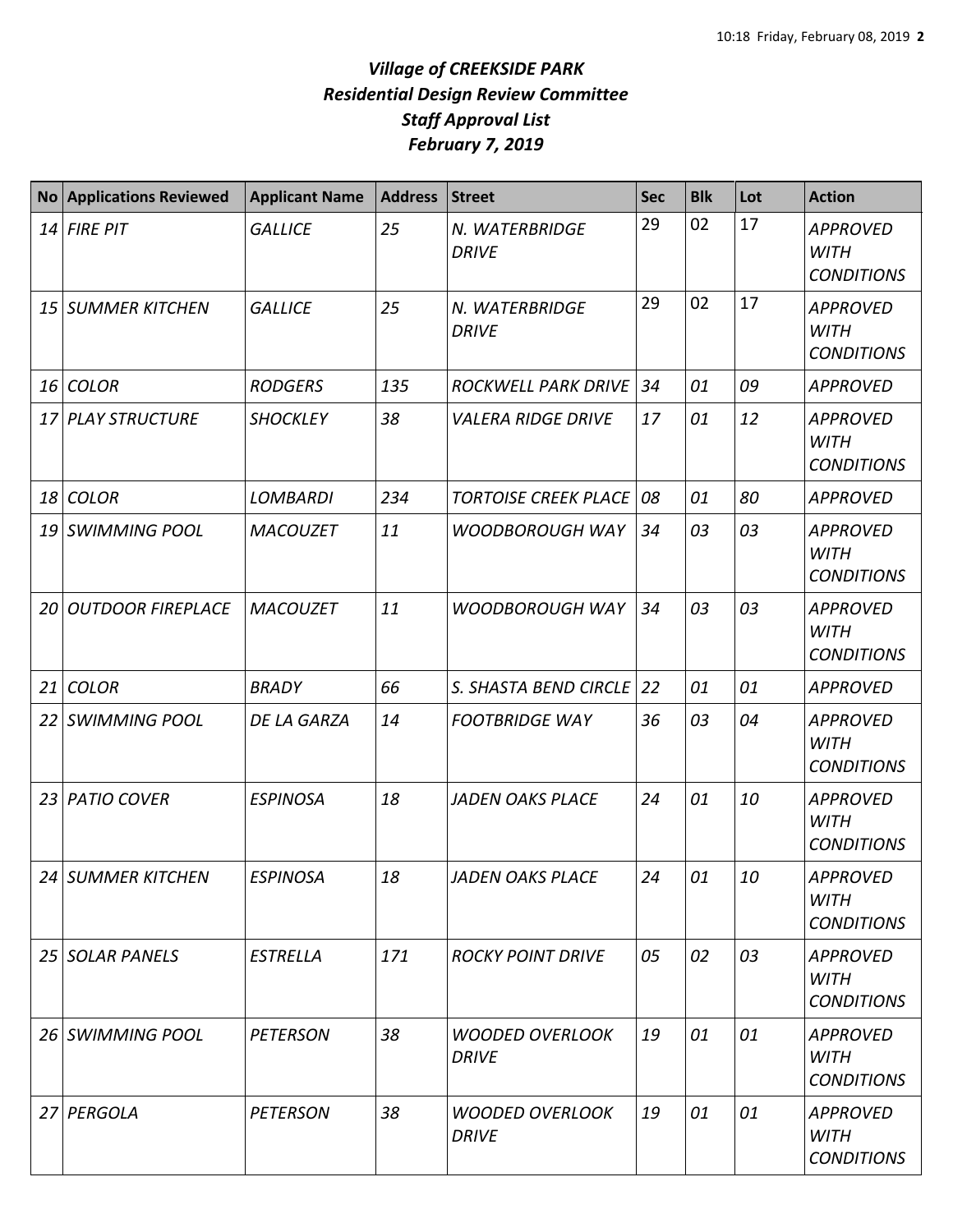| <b>No</b>       | <b>Applications Reviewed</b> | <b>Applicant Name</b> | <b>Address</b> | Street                                 | <b>Sec</b> | <b>Blk</b> | Lot | <b>Action</b>                                       |
|-----------------|------------------------------|-----------------------|----------------|----------------------------------------|------------|------------|-----|-----------------------------------------------------|
|                 | 28 FIRE PLACE                | <b>PETERSON</b>       | 38             | <b>WOODED OVERLOOK</b><br><b>DRIVE</b> | 19         | 01         | 01  | <b>APPROVED</b><br><b>WITH</b><br><b>CONDITIONS</b> |
|                 | 29 PAVING                    | <b>TOVAR</b>          | 78             | <b>WYATT OAKS DRIVE</b>                | 22         | 02         | 61  | <b>APPROVED</b><br><b>WITH</b><br><b>CONDITIONS</b> |
|                 | 30 GENERATOR                 | <b>HAREN</b>          | 11             | <b>PRAIRIE FALCON PLACE</b>            | 12         | 01         | 30  | <b>APPROVED</b><br><b>WITH</b><br><b>CONDITIONS</b> |
|                 | 31 PERGOLA                   | <b>LABORDE</b>        | 10             | <b>MARISCAL PLACE</b>                  | 10         | 03         | 27  | <b>APPROVED</b><br><b>WITH</b><br><b>CONDITIONS</b> |
|                 | 32 PAVING                    | <b>HORTON</b>         | 39             | N. ARROW CANYON<br><b>CIRCLE</b>       | 03         | 04         | 36  | <b>APPROVED</b>                                     |
| 33              | <b>TREE REMOVAL</b>          | <b>HORTON</b>         | 39             | N. ARROW CANYON<br><b>CIRCLE</b>       | 03         | 04         | 36  | <b>APPROVED</b><br><b>WITH</b><br><b>CONDITIONS</b> |
| 34 <sup>1</sup> | WALKWAY                      | <b>VAN LAAR</b>       | 14             | <b>MOSAIC POINT PLACE</b>              | 06         | 01         | 11  | <b>APPROVED</b><br><b>WITH</b><br><b>CONDITIONS</b> |
|                 | 35 PLAY STRUCTURE            | <b>GONZALEZ</b>       | 207            | <b>S. BAUER POINT CIRCLE</b>           | 06         | 03         | 03  | <b>APPROVED</b>                                     |
|                 | 36 PAVING                    | <b>SALINAS</b>        | 91             | N. BACOPA DRIVE                        | 07         | 06         | 11  | <b>APPROVED</b>                                     |
|                 | 37 BENCH                     | <b>BOYD</b>           | 119            | S. CURLY WILLOW<br><b>CIRCLE</b>       | 15         | 02         | 36  | <b>APPROVED</b>                                     |
|                 | 38 SWIMMING POOL             | <b>BOYD</b>           | 119            | S. CURLY WILLOW<br><b>CIRCLE</b>       | 15         | 02         | 36  | <b>APPROVED</b>                                     |
|                 | 39 SUMMER KITCHEN            | <b>BOYD</b>           | 119            | S. CURLY WILLOW<br><b>CIRCLE</b>       | 15         | 02         | 36  | <b>APPROVED</b>                                     |
|                 | $40$ FIRE PIT                | <b>BOYD</b>           | 119            | S. CURLY WILLOW<br><b>CIRCLE</b>       | 15         | 02         | 36  | <b>APPROVED</b>                                     |
|                 | 41 PERGOLA                   | <b>BOYD</b>           | 119            | S. CURLY WILLOW<br><b>CIRCLE</b>       | 15         | 02         | 36  | <b>APPROVED</b>                                     |
|                 | 42 SUMMER KITCHEN            | <b>SALINAS</b>        | 91             | N. BACOPA DRIVE                        | 07         | 06         | 11  | <b>APPROVED</b><br><b>WITH</b><br><b>CONDITIONS</b> |